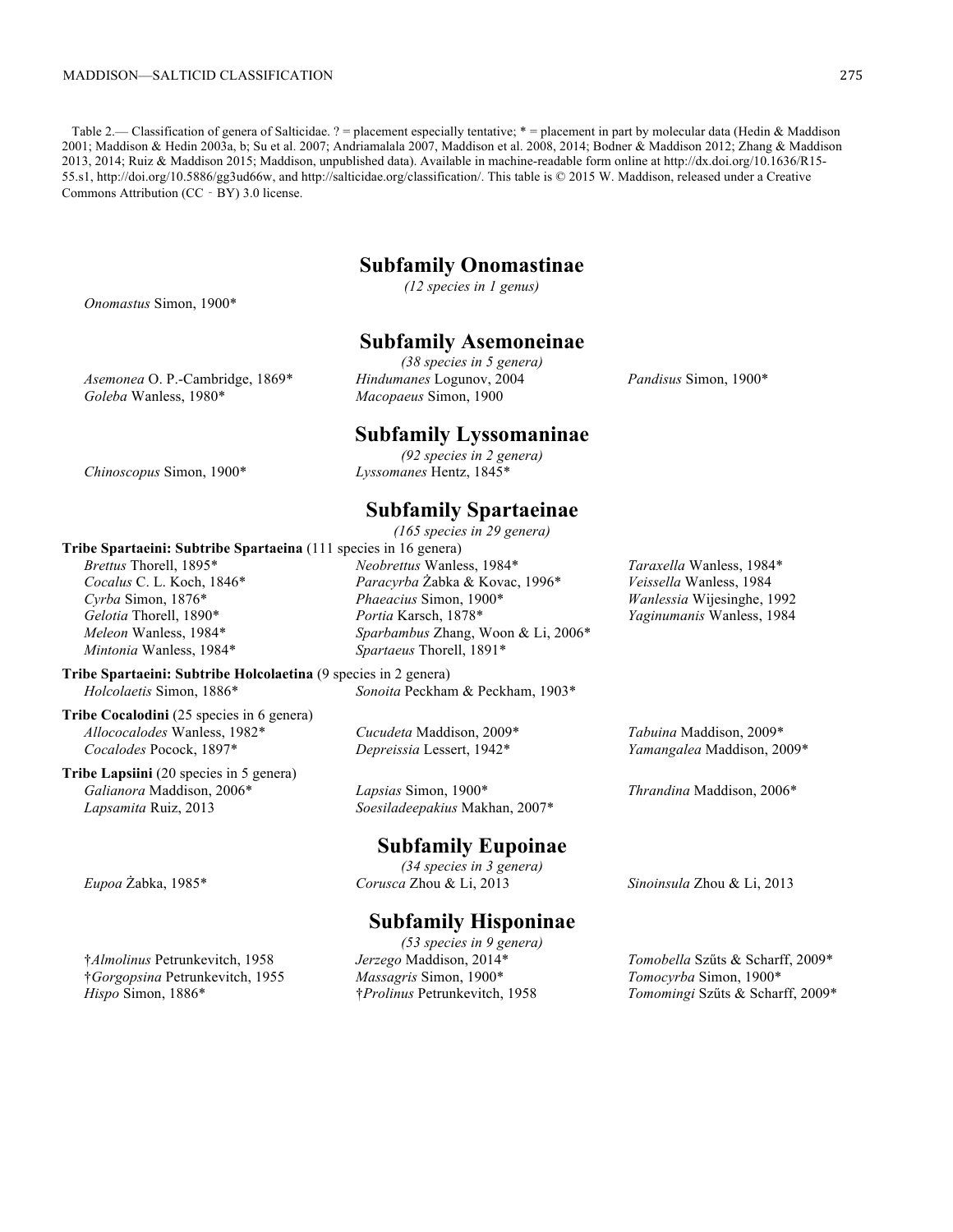### **Subfamily Salticinae**

*(5379 species in 538 genera)*

# **Salticinae: Clade Amycoida**

*(430 species in 63 genera)*

*Colonus* F. O. P.-Cambridge, 1901\* *Cotinusa* Simon, 1900\* *Nilakantha* Peckham & Peckham, 1901\*

*Gavarilla* Ruiz & Brescovit, 2006 *Jollas* Simon, 1901\* *Nosferattus* Ruiz & Brescovit, 2005 *Pseudattulus* Caporiacco, 1947

*Bredana* Gertsch, 1936 *Cyllodania* Simon, 1902\* *Hyetussa* Simon, 1902\*

*Sarinda* Peckham & Peckham, 1892\* *Simprulla* Simon, 1901 *Tanybelus* Simon, 1902

*Fluda* Peckham & Peckham, 1892\* *Synemosyna* Hentz, 1846\*

*Hurius* Simon, 1901\* *Scoturius* Simon, 1901

*Frespera* Braul & Lise, 2002\* *Hypaeus* Simon, 1900\* *Letoia* Simon, 1900\* *Macutula* Ruiz, 2011 *Maenola* Simon, 1900

*Parathiodina* Bryant, 1943 *Proctonemesia* Bauab & Soares, 1978

*Semiopyla* Simon, 1901 *Sitticus* Simon, 1901\*

*Micalula* Strand, 1932 *Thiodina* Simon, 1900 *Titanattus* Peckham & Peckham, 1885\*

*Zuniga* Peckham & Peckham, 1892\*

*Simonurius* Galiano, 1988 *Urupuyu* Ruiz & Maddison, 2015\*

*Mago* O. P.-Cambridge, 1882\* *Noegus* Simon, 1900*\* Vinnius* Simon, 1902

# **Salticinae: Clade Salticoida**

*(4825 species in 427 genera)*

**Tribe Agoriini** (45 species in 2 genera) *Agorius* Thorell, 1877\* *Synagelides* Strand, 1906\*

**Tribe Baviini** (26 species in 3 genera) *Bavia* Simon, 1877\* *Piranthus* Thorell, 1895? *Stagetillus* Simon, 1885

**Tribe Gophoini** (59 species in 8 genera) *Banksetosa* Chickering, 1946 *Carabella* Chickering, 1946\* *Ceriomura* Simon, 1901\*

**Tribe Sitticini** (120 species in 10 genera) *Aillutticus* Galiano, 1987\* *Amatorculus* Ruiz & Brescovit, 2005 *Attulus* Simon, 1889\* *Capeta* Ruiz & Brescovit, 2005

**Tribe Bredini** (14 species in 2 genera) *Breda* Peckham & Peckham, 1894\* *Druzia* Ruiz & Brescovit, 2013

**Tribe Scopocirini** (10 species in 2 genera) *Gypogyna* Simon, 1900\* *Scopocira* Simon, 1900\*

**Tribe Thiodinini** (24 species in 9 genera) *Agelista* Simon, 1900*\* Arachnomura* Mello-Leitão, 1917\* *Atomosphyrus* Simon, 1902

**Tribe Sarindini** (36 species in 7 genera) *Corcovetella* Galiano, 1975 *Martella* Peckham & Peckham, 1892\* *Parafluda* Chickering, 1946

**Tribe Simonellini** (39 species in 4 genera) *Cylistella* Simon, 1901\* *Erica* Peckham & Peckham, 1892\*

**Tribe Huriini** (16 species in 6 genera) *Admesturius* Galiano, 1988 *Atelurius* Simon, 1901

**Tribe Amycini** (110 species in 13 genera) *Acragas* Simon, 1900\* *Amycus* C. L. Koch, 1846\* *Anaurus* Simon, 1900 *Arnoliseus* Braul, 2002 *Encolpius* Simon, 1900\*

Amycoida *incertae sedis* (2 species in 2 genera) *Orvilleus* Chickering, 1946 *Toloella* Chickering, 1946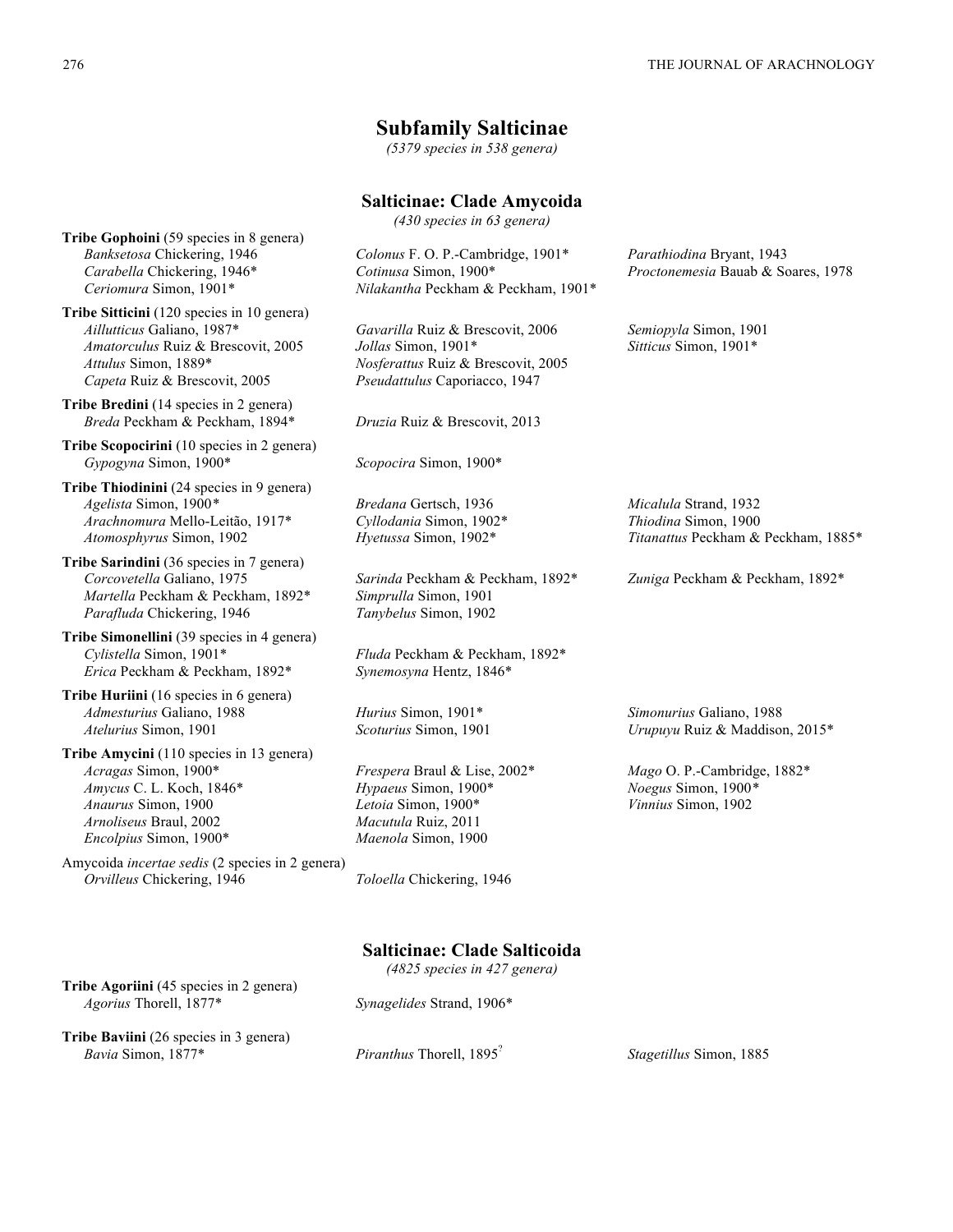| Belippo Simon, 1910*<br>Bocus Peckham & Peckham, 1892<br>Damoetas Peckham & Peckham, 1886                                                                                                                                                                                                       | Tribe Myrmarachnini (246 species in 7 genera)<br>Judalana Rix, 1999<br>Ligonipes Karsch, 1878*<br>Myrmarachne MacLeay, 1839*                                                                                            | Rhombonotus L. Koch, 1879                                                                                                                                               |
|-------------------------------------------------------------------------------------------------------------------------------------------------------------------------------------------------------------------------------------------------------------------------------------------------|-------------------------------------------------------------------------------------------------------------------------------------------------------------------------------------------------------------------------|-------------------------------------------------------------------------------------------------------------------------------------------------------------------------|
| Tribe Neonini (27 species in 1 genus)<br>Neon Simon, 1876*                                                                                                                                                                                                                                      |                                                                                                                                                                                                                         |                                                                                                                                                                         |
| Tribe Astiini (54 species in 11 genera)<br>Arasia Simon, 1901*<br>Astia L. Koch, 1879<br>Astilodes Żabka, 2009 <sup>?</sup><br>Helpis Simon, 1901*                                                                                                                                              | Jacksonoides Wanless, 1988*<br>Katya Prószyński & Deeleman-Reinhold,<br>$2010^2$<br>Megaloastia Żabka, 1995                                                                                                             | Orthrus Simon, 1900*<br>Parahelpis Gardzińska & Żabka, 2010<br>Sondra Wanless, 1988*<br>Tauala Wanless, 1988*                                                           |
| Tribe Mopsini (12 species in 3 genera)<br>Mopsolodes Žabka, 1991                                                                                                                                                                                                                                | Mopsus Karsch, 1878*                                                                                                                                                                                                    | Sandalodes Keyserling, 1883*                                                                                                                                            |
| Tribe Viciriini (other than Simaethina) (176 species in, 20 genera)<br>Abracadabrella Żabka, 1991 <sup>7</sup><br>Avarua Marples, 1955<br>Clynotis Simon, 1901*<br>Corambis Simon, 1901*<br>Holoplatys Simon, 1885*<br>Huntiglennia Żabka & Gray, 2004<br>Lystrocteisa Simon, 1884 <sup>7</sup> | Nungia Żabka, 1985*<br>Ocrisiona Simon, 1901*<br>Opisthoncus L. Koch, 1880*<br>Paraphilaeus Żabka, 2003 <sup>7</sup><br>Paraplatoides Żabka, 1992<br>Penionomus Simon, 1903*<br>Pungalina Richardson, 2013 <sup>7</sup> | Rhondes Simon, 1901*<br>Rogmocrypta Simon, 1900 <sup>?</sup><br>Tara Peckham & Peckham, 1886<br>Trite Simon, 1885*<br>Viciria Thorell, 1877*<br>Zebraplatys Żabka, 1992 |
| Tribe Viciriini: Subtribe Simaethina (69 species in 13 genera)<br>Heratemita Strand, 1932*<br>Iona Peckham & Peckham, 1886<br>Irura Peckham & Peckham, 1901*<br>Ligurra Simon, 1903*<br>Mantius Thorell, 1891                                                                                   | Phyaces Simon, 1902<br>Poecilorchestes Simon, 1901<br>Porius Thorell, 1892<br>Simaetha Thorell, 1881*<br>Simaethula Simon, 1902                                                                                         | Stertinius Simon, 1890 <sup>?</sup><br>Uroballus Simon, 1902*<br>Urogelides Żabka, 2009                                                                                 |
|                                                                                                                                                                                                                                                                                                 | Salticoida: Marpissoida<br>$(840$ species in 90 genera)                                                                                                                                                                 |                                                                                                                                                                         |
| Tribe Ballini (85 species in 15 genera)<br>Afromarengo Benjamin, 2004*<br>Ballus C. L. Koch, 1850*<br>Colaxes Simon, 1900<br>Copocrossa Simon, 1901<br>Cynapes Simon, 1900<br>Tribe Tisanibini (6 species in 2 genera)                                                                          | Goleta Peckham & Peckham, 1894<br>Indomarengo Benjamin, 2004<br>Leikung Benjamin, 2004*<br>Mantisatta Warburton, 1900*<br>Marengo Peckham & Peckham, 1892*                                                              | Pachyballus Simon, 1900*<br>Padilla Peckham & Peckham, 1894*<br>Peplometus Simon, 1900*<br>Philates Simon, 1900<br>Sadies Wanless, 1984                                 |
| Saaristattus Logunov & Azarkina, 2008 <sup>?</sup>                                                                                                                                                                                                                                              | Tisaniba Zhang & Maddison, 2014*                                                                                                                                                                                        |                                                                                                                                                                         |
| Tribe Dendryphantini: Subtribe Synagelina (48 species in 6 genera)<br>Admestina Peckham & Peckham, 1888*<br>Attidops Banks, 1905*                                                                                                                                                               | Cheliferoides F. O. P.-Cambridge, 1901*<br>Descanso Peckham & Peckham, 1892                                                                                                                                             | Peckhamia Simon, 1901*<br>Synageles Simon, 1876*                                                                                                                        |
| Tribe Dendryphantini: Subtribe Itatina (5 species in 1 genus)<br>Itata Peckham & Peckham, 1894*                                                                                                                                                                                                 |                                                                                                                                                                                                                         |                                                                                                                                                                         |
| Tribe Dendryphantini: Subtribe Marpissina (110 species in 9 genera)<br>Balmaceda Peckham & Peckham, 1894*<br>Empanda Simon, 1903                                                                                                                                                                | Maevia C. L. Koch, 1846*<br>Marpissa C. L. Koch, 1846*<br>Mendoza Peckham & Peckham, 1894                                                                                                                               | Metacyrba F. O. P.-Cambridge, 1901*<br>Platycryptus Hill, 1979*<br>Psecas C. L. Koch, 1850*                                                                             |

# **Salticoida: Astioida**

*(584 species in 55 genera)*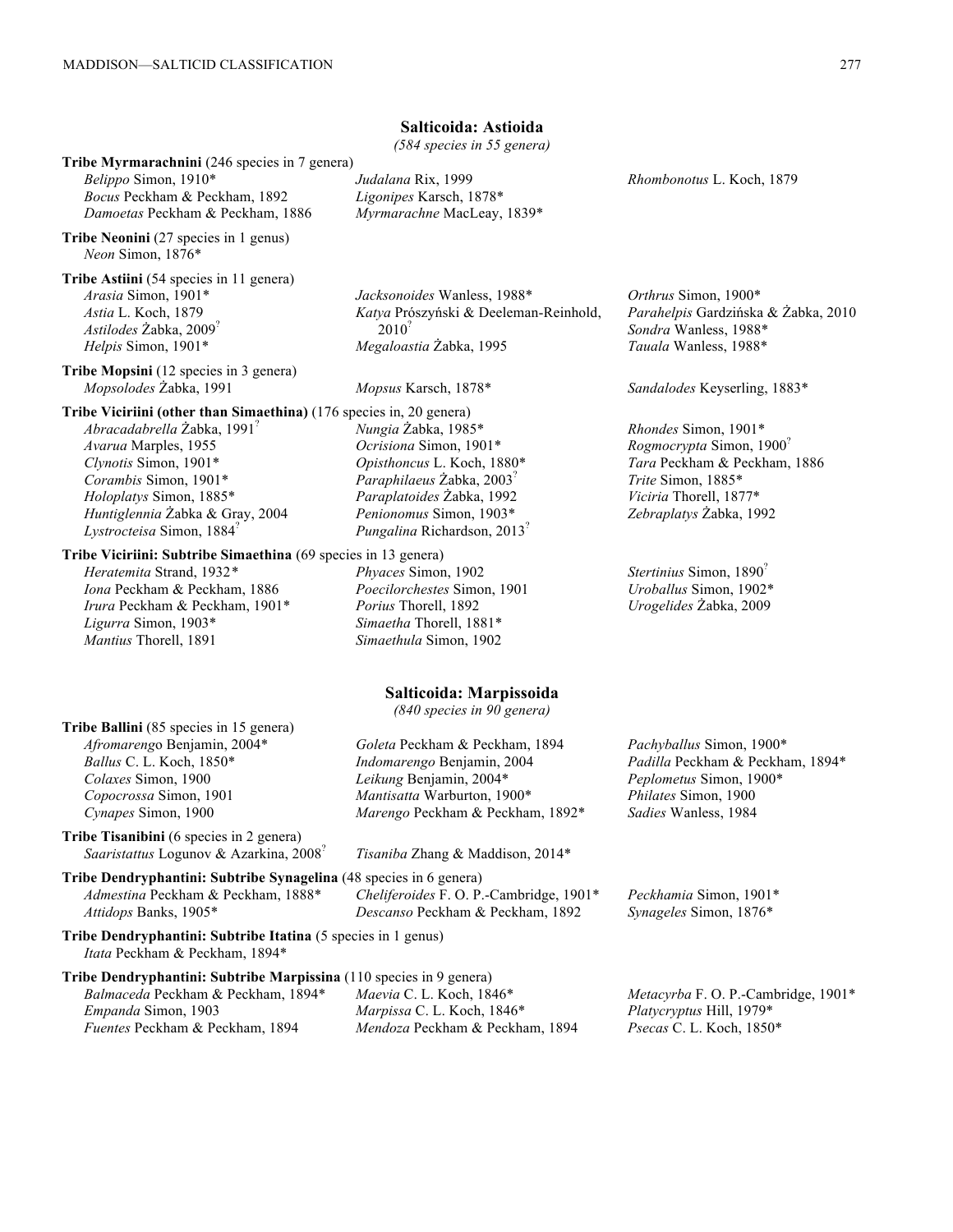*Rhene* Thorell, 1869\*

**Tribe Dendryphantini: Subtribe Dendryphantina** (581 species in 56 genera)

*Alcmena* C. L. Koch, 1846 *Anokopsis* Bauab & Soares, 1980 *Anicius* Chamberlin, 1925 *Ashtabula* Peckham & Peckham, 1894\* *Avitus* Peckham & Peckham, 1896 *Bagheera* Peckham & Peckham, 1896 *Beata* Peckham & Peckham, 1895\* *Bellota* Peckham & Peckham, 1892\* *Bryantella* Chickering, 1946\* *Cerionesta* Simon, 1901 *Chirothecia* Taczanowski, 1878\* *Dendryphantes* C. L. Koch, 1837\* *Donaldius* Chickering, 1946 *Eris* C. L. Koch, 1846\* *Fritzia* O. P.-Cambridge, 1879\* *Gastromicans* Mello-Leitão, 1917\* *Ghelna* Maddison, 1996\* *Hentzia* Marx, 1883\* *Lurio* Simon, 1901 *Mabellina* Chickering, 1946\*

*Macaroeris* Wunderlich, 1992 *Mburuvicha* Scioscia, 1993 *Messua* Peckham & Peckham, 1896\* *Metaphidippus* F. O. P.-Cambridge, 1901 *Mirandia* Badcock, 1932? *Monaga* Chickering, 1946 *Nagaina* Peckham & Peckham, 1896 *Naubolus* Simon, 1901 *Osericta* Simon, 1901 *Paradamoetas* Peckham & Peckham, 1885 *Paraphidippus* F. O. P.-Cambridge, 1901\* *Parnaenus* Peckham & Peckham, 1896 *Pelegrina* Franganillo, 1930\* *Phanias* F. O. P.-Cambridge, 1901\* *Phidippus* C. L. Koch, 1846\* *Planiemen* Wesołowska & van Harten, 2007? *Poultonella* Peckham & Peckham, 1909\* *Pseudofluda* Mello-Leitão, 1928 *Pseudopartona* Caporiacco, 1954

*Rhetenor* Simon, 1902\* *Rudra* Peckham & Peckham, 1885\* *Sassacus* Peckham & Peckham, 1895\* *Sebastira* Simon, 1901 *Selimus* Peckham & Peckham, 1901 *Semora* Peckham & Peckham, 1892 *Tacuna* Peckham & Peckham, 1901 *Terralonus* Maddison, 1996\* *Thammaca* Simon, 1902 *Tulpius* Peckham & Peckham, 1896 *Tutelina* Simon, 1901\* *Tuvaphantes* Logunov, 1993 *Uluella* Chickering, 1946 *Xuriella* Wesołowska & Russell-Smith, 2000? *Zeuxippus* Thorell, 1891 *Zygoballus* Peckham & Peckham, 1885\*

Dendryphantini *incertae sedis* (5 species in 1 genus) *Semorina* Simon, 1901

#### **Tribe Nannenini** (8 species in 3 genera) *Idastrandia* Strand, 1929\* *Langerra* Żabka, 1985\*? *Nannenus* Simon, 1902\*

**Tribe Hasariini** (116 species in 15 genera) *Bristowia* Reimoser, 1934\* *Cheliceroides* Żabka, 1985\* *Chinattus* Logunov, 1999\* *Curubis* Simon, 1902 *Diplocanthopoda* Abraham, 1925\*

**Tribe Chrysillini** (599 species in 31 genera) *Afraflacilla* Berland & Millot, 1941 *Augustaea* Szombathy, 1915 *Chrysilla* Thorell, 1887 *Cosmophasis* Simon, 1901\* *Echinussa* Simon, 1901 *Epocilla* Thorell, 1887\* *Festucula* Simon, 1901 *Hakka* Berry & Prószyński, 2001 *Helicius* Żabka, 1981 *Heliophanillus* Prószyński, 1989 *Heliophanus* C. L. Koch, 1833\*

**Tribe Leptorchestini** (92 species in 7 genera) *Araegeus* Simon, 1901 *Enoplomischus* Giltay, 1931\* *Kima* Peckham & Peckham, 1902

#### **Salticoida: Saltafresia**

*(3330 species in 277 genera)*

*Echeclus* Thorell, 1890\* *Gedea* Simon, 1902\* *Habrocestoides* Prószyński, 1992 *Habrocestum* Simon, 1876\* *Hasarina* Schenkel, 1963

*Helvetia* Peckham & Peckham, 1894\* *Icius* Simon, 1876\* *Jaluiticola* Roewer, 1944 *Kupiuka* Ruiz, 2010 *Marchena* Peckham & Peckham, 1909\* *Matagaia* Ruiz, Brescovit & Freitas, 2007 *Menemerus* Simon, 1868\* *Mexcala* Peckham & Peckham, 1902\* *Natta* Karsch, 1879 *Ogdenia* Peckham & Peckham, 1908 *Orsima* Simon, 1901\*

#### **Salticoida: Saltafresia: Simonida**

*(2607 species in 228 genera)*

*Leptorchestes* Thorell, 1870\* *Paramarpissa* F. O. P.-Cambridge, 1901\* *Ugandinella* Wesołowska*,* 2006

*Hasarius* Simon, 1871\* *Imperceptus* Prószyński, 1992? *Madhyattus* Prószyński, 1992? *Mikrus* Wesołowska, 2001 *Uxuma* Simon, 1902?

*Paraheliophanus* Clark & Benoit, 1977 *Phintella* Strand, 1906\* *Plesiopiuka* Ruiz, 2010 *Pseudicius* Simon, 1885\* *Siler* Simon, 1889\* *Tasa* Wesołowska, 1981 *Theriella* Braul & Lise, 1996 *Wesolowskana* Koçak & Kemal, 2008 *Yepoella* Galiano, 1970\*

*Yllenus* Simon, 1868\*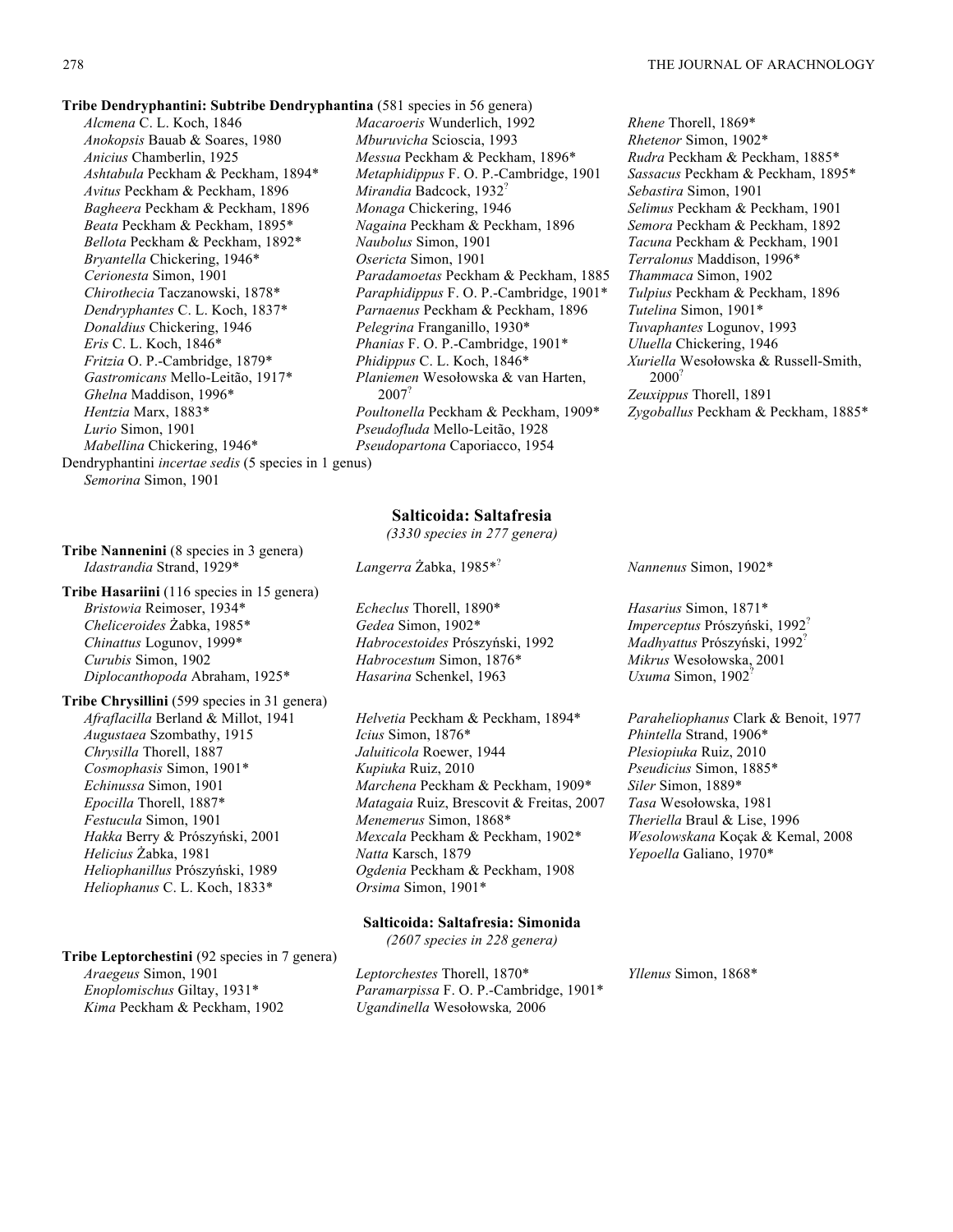**Tribe Euophryini** (1087 species in 116 genera) *Agobardus* Keyserling, 1885\* *Allodecta* Bryant, 1950 *Amphidraus* Simon, 1900\* *Anasaitis* Bryant, 1950\* *Antillattus* Bryant, 1943\* *Araneotanna* Özdikmen & Kury, 2006 *Aruattus* Logunov & Azarkina, 2008 *Ascyltus* Karsch, 1878 *Athamas* O. P.-Cambridge, 1877\* *Barraina* Richardson, 2013 *Bathippus* Thorell, 1892\* *Baviola* Simon, 1898? *Belliena* Simon, 1902\* *Bindax* Thorell, 1892 *Bulolia* Żabka, 1996\* *Bythocrotus* Simon, 1903\* *Canama* Simon, 1903\* *Caribattus* Bryant, 1950 *Chalcolecta* Simon, 1884\* *Chalcolemia* Zhang & Maddison, 2012\* *Chalcoscirtus* Bertkau, 1880\* *Chalcotropis* Simon, 1902\* *Chapoda* Peckham & Peckham, 1896\* *Charippus* Thorell, 1895 *Chinophrys* Zhang & Maddison, 2012\* *Coccorchestes* Thorell, 1881\* *Colyttus* Thorell, 1891\* *Commoris* Simon, 1902 *Compsodecta* Simon, 1903\* *Corticattus* Zhang & Maddison, 2012\* *Coryphasia* Simon, 1902\* *Corythalia* C. L. Koch, 1850\* *Cytaea* Keyserling, 1882\* *Darwinneon* Cutler, 1971 *Diolenius* Thorell, 1870\* *Ecuadattus* Zhang & Maddison, 2012\* *Efate* Berland, 1938\* *Emathis* Simon, 1899\* *Ergane* L. Koch, 1881 *Euophrys* C. L. Koch, 1834\* **Tribe Salticini** (134 species in 7 genera) *Carrhotus* Thorell, 1891\*

*Mogrus* Simon, 1882\* *Phaulostylus* Simon, 1902\*

**Tribe Aelurillini: Subtribe Aelurillina** (262 species in 11 genera) *Aelurillus* Simon, 1884\* *Asianellus* Logunov & Heciak, 1996\* *Langelurillus* Próchniewicz, 1994\* *Langona* Simon, 1901

**Tribe Aelurillini: Subtribe Freyina** (192 species in 26 genera) *Akela* Peckham & Peckham, 1896\* *Aphirape* C. L. Koch, 1850\* *Asaracus* C. L. Koch, 1846\* *Capidava* Simon, 1902 *Chira* Peckham & Peckham, 1896\* *Drizztius* Edwards, 2015\* *Edilemma* Ruiz & Brescovit, 2006

*Eustiromastix* Simon, 1902\* *Freya* C. L. Koch, 1850\*

*Euryattus* Thorell, 1881\* *Featheroides* Peng, Ying & Kim, 1994 *Foliabitus* Zhang & Maddison, 2012\* *Frewena* Richardson, 2013 *Furculattus* Balogh, 1980 *Gorgasella* Chickering, 1946? *Hypoblemum* Peckham & Peckham, 1886\* *Ilargus* Simon, 1901\* *Jotus* L. Koch, 1881\* *Lagnus* L. Koch, 1879\* *Lakarobius* Berry, Beatty & Prószyński, 1998 *Laufeia* Simon, 1889\* *Lauharulla* Keyserling, 1889? *Lepidemathis* Simon, 1883\* *Leptathamas* Balogh, 1980\* *Lophostica* Simon, 1902 *Maeota* Simon, 1901\* *Magyarus* Żabka, 1985 *Maileus* Peckham & Peckham, 1907\* *Maratus* Karsch, 1878\* *Margaromma* Keyserling, 1882 *Marma* Simon, 1902\* *Mexigonus* Edwards, 2003\* *Mopiopia* Simon, 1902\* *Naphrys* Edwards, 2003\* *Neonella* Gertsch, 1936\* *Ohilimia* Strand, 1911\* *Omoedus* Thorell, 1881\* *Opisthoncana* Strand, 1913 *Parabathippus* Zhang & Maddison, 2012\* *Paraharmochirus* Szombathy, 1915\* *Parasaitis* Bryant, 1950 *Parvattus* Zhang & Maddison, 2012\* *Pensacola* Peckham & Peckham, 1885\* †*Pensacolatus* Wunderlich, 1988 *Pensacolops* Bauab, 1983 *Petemathis* Prószyński & Deeleman-Reinhold, 2012\* *Phasmolia* Zhang & Maddison, 2012\*

*Philaeus* Thorell, 1869\* *Pignus* Wesołowska, 2000\* *Salticus* Latreille, 1804\*

*Mashonarus* Wesołowska & Cumming, 2002 *Microheros* Wesołowska & Cumming,1999 *Phanuelus* Caleb & Mathai, 2015

*Frigga* C. L. Koch, 1850\* *Kalcerrytus* Galiano, 2000\* *Leptofreya* Edwards, 2015 *Megafreya* Edwards, 2015 *Nycerella* Galiano, 1982\* *Onofre* Ruiz & Brescovit, 2007 *Pachomius* Peckham & Peckham, 1896\* *Phiale* C. L. Koch, 1846\* *Philira* Edwards, 2015

*Platypsecas* Caporiacco, 1955? *Popcornella* Zhang & Maddison, 2012\* *Pristobaeus* Simon, 1902\* *Prostheclina* Keyserling, 1882\* *Pseudemathis* Simon, 1902 *Pseudeuophrys* Dahl, 1912\* *Pseudocorythalia* Caporiacco, 1938 *Rarahu* Berland, 1929? *Rhyphelia* Simon, 1902 *Rumburak* Wesołowska, Azarkina & Russell-Smith, 2014\* *Saitidops* Simon, 1901 *Saitis* Simon, 1876\* *Saitissus* Roewer, 1938 *Saphrys* Zhang & Maddison, 2015\* *Semnolius* Simon, 1902 *Servaea* Simon, 1888\* *Sidusa* Peckham & Peckham, 1895\* *Sigytes* Simon, 1902 *Sobasina* Simon, 1898\* *Soesilarishius* Makhan, 2007\* *Spilargis* Simon, 1902 *Stoidis* Simon, 1901 *Talavera* Peckham & Peckham, 1909\* *Tanzania* Koçak & Kemal, 2008 *Tarodes* Pocock, 1899 *Thiania* C. L. Koch, 1846\* *Thorelliola* Strand, 1942\* *Thyenula* Simon, 1902\* *Truncattus* Zhang & Maddison, 2012\* *Tylogonus* Simon, 1902\* *Udvardya* Prószyński, 1992 *Variratina* Zhang & Maddison, 2012\* *Viribestus* Zhang & Maddison, 2012\* *Viroqua* Peckham & Peckham, 1901 *Xenocytaea* Berry, 1998\* *Yacuitella* Galiano, 1999? *Yimbulunga* Wesołowska, Azarkina & Russell-Smith, 2014 *Zabkattus* Zhang & Maddison, 2012\*

*Tusitala* Peckham & Peckham, 1902\*

*Phlegra* Simon, 1876\* *Proszynskiana* Logunov, 1996 *Rafalus* Prószyński, 1999 *Stenaelurillus* Simon, 1886\*

*Rishaschia* Makhan, 2006\* *Sumampattus* Galiano, 1983 *Tarkas* Edwards, 2015 *Triggella* Edwards, 2015 *Trydarssus* Galiano, 1995\* *Tullgrenella* Mello-Leitão, 1941 *Wedoquella* Galiano, 1984 *Xanthofreya* Edwards, 2015